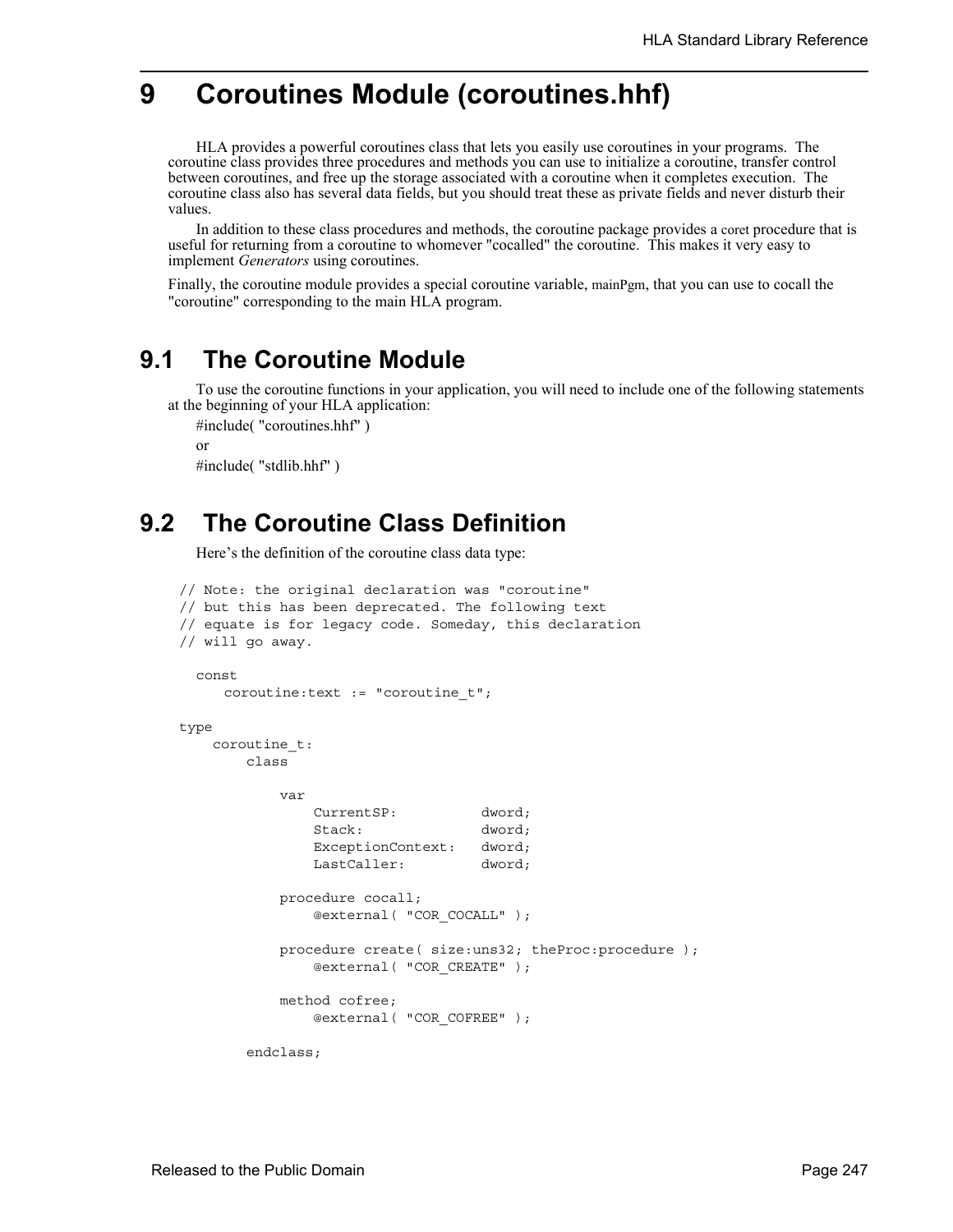The data fields are all private fields to this class, your applications should not modify these fields. In addition to the two procedures and the method in this class, the coroutines.hhf header file also defines a single external procedure and an external coroutine variable:

```
procedure coret; @external( "COR_CORET" );
```
static

```
mainPgm_coroutine:coroutine_t; @external( "MainPgmCoroutine_hla_" );
```
### **9.3 Coroutine Functions**

### **procedure coroutine\_t.create( size:uns32; theProc:procedure );**

*coroutine t.create* is the typical HLA class constructor for the coroutine class. Since this is a class procedure, you can call create one of two different ways:

(1) You can call it via the statement "coroutine\_t.create( size, proc);" This form assumes that you wish to create a dynamic coroutine object on the heap. When called this way, the *coroutine\_t.create* procedure allocates storage for a coroutine object on the heap and returns a pointer to this new coroutine object in the ESI register. Otherwise it behaves identically to the second form of the *coroutine\_t.create* procedure.

(2) You can call *coroutine\_t.create* using an invocation of the form "objectName.create( size, proc);" where "objectName" is the name of a coroutine\_t variable or a pointer to a coroutine\_t object (that, presumably, has been initialized with a valid pointer to a coroutine t object). Do be aware that this form of the call loads ESI with the address of the coroutine\_t object. On return, ESI will contain this new value.

Either form of the call to create will initialize the coroutine\_t object, allowing subsequent cocalls to the coroutine t object.

Coroutines execute using their own stack (independent of other coroutine stacks and independent of the stack the main program uses). The *size* parameter specifies the number of bytes of stack space to reserve for the coroutine. A good minimum value for a coroutine stack is between 256 and 1,024 bytes. If the coroutine allocates lots of local/automatic variables, or calls other procedures that allocate lots of local/automatic storage, you will need to allocate a larger stack as appropriate. Likewise, if your coroutine calls procedures that are recursive, additional stack space may be necessary.

The *theProc* parameter is a pointer to a procedure. This procedure is the code that will execute when you cocall this coroutine. The only thing special about the procedure is that it should never be possible to return to the procedure's caller by executing a RET instruction. You exit coroutine using the *coroutine t.cocall* procedure or the *coroutine t.coret* procedure. If your code accidentally "falls off the end of the procedure" or otherwise attempts to return to the caller via a RET instruction, the coroutine will go into a special state in which any attempt to cocall it forces an immediate return by the coroutine to the cocaller.

Object declarations for examples:

```
static
  ptrToCoroutine:pointer to coroutine;
  staticCoroutine:coroutine_t;
HLA high-level calling sequence examples:
coroutine t.create( 1024, &myCoroutineProc );
mov( esi, ptrToCoroutine );
staticCoroutine.create( 1024, &anotherProc );
HLA low-level calling sequence examples:
  pushd( 1024 );
  pushd( &myCoroutineProc );
  mov( NULL, esi ); // Tells create to allocate storage
  call coroutine t.create;
```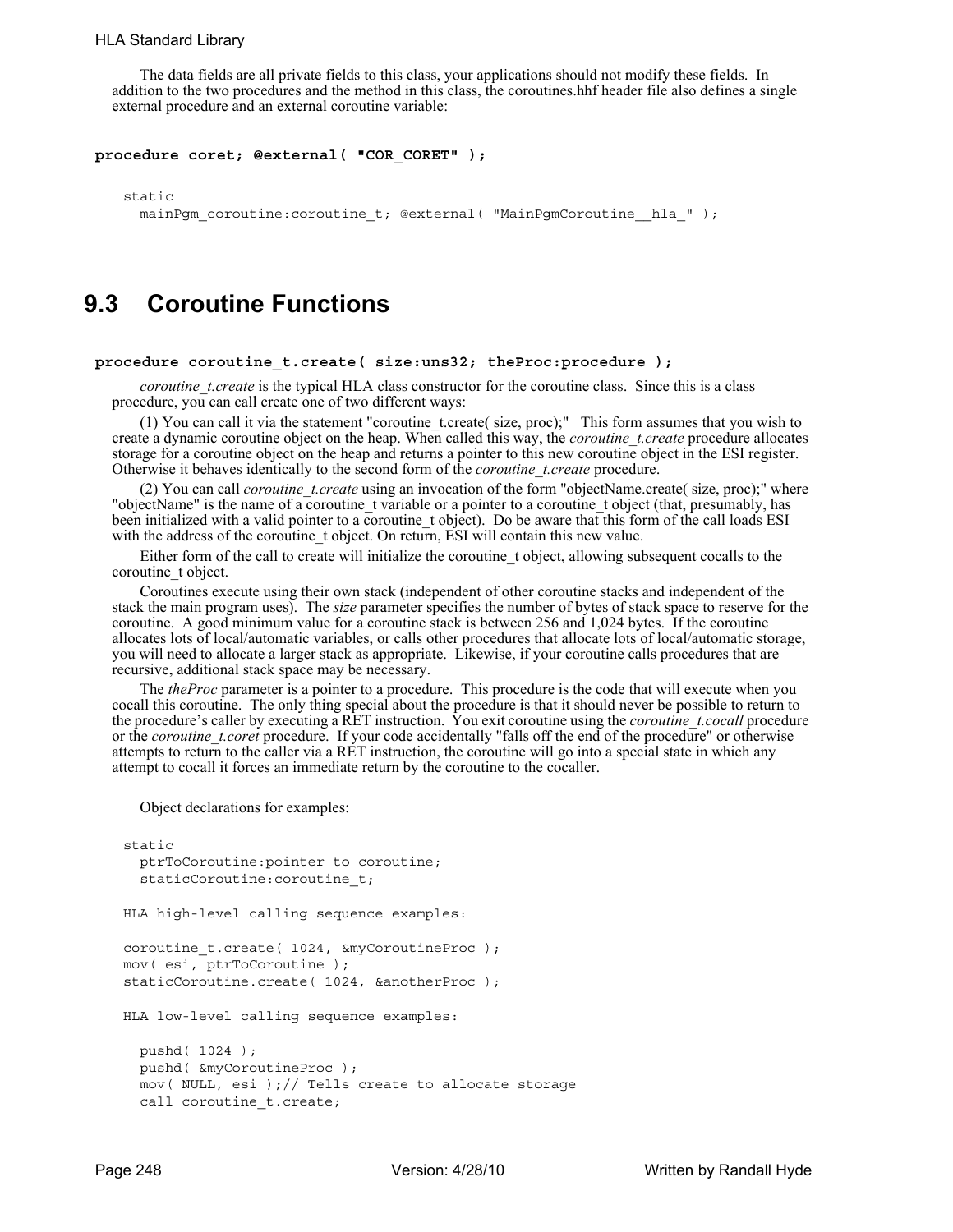```
mov( esi, ptrToCoroutine );
pushd( 1024 );
pushd( &anotherProc );
lea( esi, staticCoroutine );
call coroutine.create;
```
#### **procedure coroutine\_t.cocall();**

*coroutine t.cocall* is the mechanism you use to invoke a coroutine. Note that this is a procedure for performance reasons. You should never invoke the static procedure *coroutine\_t.cocall* as this will raise a runtime exception. Instead, you should always invoke this procedure using an object invocation of the form "objectName.cocall();" This will switch the thread of execution from the current coroutine (or the main program) to the coroutine code associated with "objectName". Note that coroutines rarely begin execution at the first statement of the procedure associated with the coroutine (in fact, this happens exactly once, when you invoke the coroutine for the very first time).

The cocall mechanism provides the standard way of leaving a coroutine. Cocalling some other coroutine switches the execution context from the current coroutine to that other coroutine. The next time some code cocalls a coroutine that leaves via cocall, execution continues with the first statement following the cocall (it's almost as though you had called that other coroutine using a CALL instruction).

```
HLA high-level calling sequence examples:
ptrToCoroutine.cocall();
staticCoroutine.cocall();
HLA low-level calling sequence examples:
 mov( ptrToCoroutine, esi );
 call coroutine t.cocall;
  lea( esi, staticCoroutine );
  call coroutine t.cocall;
```
#### **method coroutine\_t.cofree();**

When you are done with a coroutine, you should call the *coroutine\_t.cofree* method to free up the stack space associated with that coroutine. You must not call *coroutine t.cofree* from inside the coroutine you're cleaning up since it still needs its stack to transfer control to some other coroutine.

```
HLA high-level calling sequence examples:
ptrToCoroutine.cofree();
staticCoroutine.cofree();
HLA low-level calling sequence examples:
 mov( ptrToCoroutine, esi );
 mov( [esi], edi );
  call( [edi+@offset(coroutine t.cofree)] );
  lea( esi, staticCoroutine );
 mov( [esi], edi );
  call( [edi+@offset(coroutine_t.cofree)] );
```